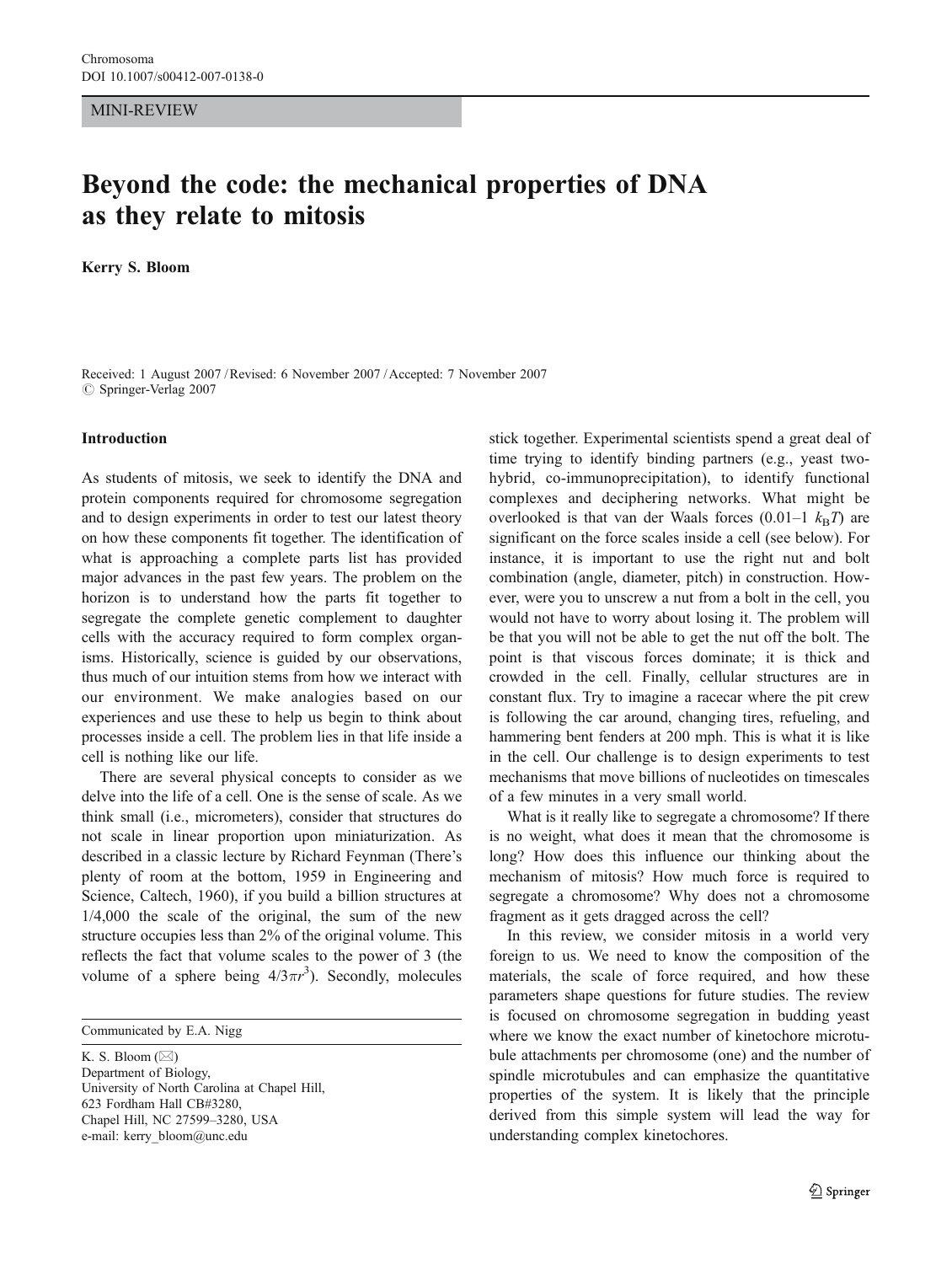# Mechanical properties of the major spindle components: DNA and microtubules

The mitotic spindle is comprised of tubulin protein dimers that polymerize to form the dynamic microtubule polymer. The other major polymer in the spindle, often overlooked as a structural component, are the chromosomes, comprised of an equal mass of DNA and proteins (including histone and nonhistone protein). To understand how the spindle works as a molecular segregation apparatus, we must understand the physical properties of its composite elements. The language of polymer mechanics includes stress, strain, persistence length, and Young's modulus (see "[Appendix](#page-5-0)").

DNA has a Young's modulus on the order of 0.3–1 GPa, similar to hard plastic. Unlike microtubules, DNA is extremely flexible, with a persistence length of 50 nm. As fragments less than the persistence length are on average straight, we consider chromosomal DNA as a freely jointed chain of many short stiff elements (see "[Appendix](#page-5-0)"). For the bacterial chromosome (e.g., Escherichia coli), there are 27,000 segments, 50 nm in length  $(4.5 \times 10^6$  base pairs (bp)/ 150 bp one persistence length). These rods adopt a random walk with a radius of gyration defined by  $R^2 = nb^2$  (*n* = number of segments,  $b =$ Kuhn length, 2×persistence length). The radius of gyration for the bacterial chromosome, were it to adopt an ideal random chain in vitro, is 13 μm. This is ten times the length of a typical bacterial cell. Additional proteins must further compact or organize the genome to fit inside a  $1-2$ -μm microbe. From the perspective of polymer dynamics, it is readily apparent that proximity of any two regions is not a function of contour length; rather, it is the number of different states the polymer samples. The random walk is like a bowl of boiled spaghetti. Contacts between regions of different strands are equally likely as contacts within a strand.

The eukaryotic chromosome is more difficult to preserve (or reconstitute) outside of the cell and hence more difficult to obtain accurate measurements of its physical characteristics. The estimates for the Young's modulus of the chromosome range between 40 and 400 Pa (see "[Appendix](#page-5-0)"; Marshall et al. [2001](#page-7-0); Nicklas [1983](#page-7-0)), orders of magnitude lower than DNA. The persistence length is 150–200 nm for the 30-nm chromatin fiber (compacted ~40-fold relative to B-form DNA,  $40 \times 3.4$  bp/nm=136 bp/nm). Thus, the eukaryotic chromosome is a very soft, compliant material.

## Force generation of microtubules, DNA, and the spindle

Is it simply mechanochemical forces, like adenosine triphosphate (ATP) hydrolysis of motor proteins, that provide the force for chromosome segregation or do the physical properties of the two predominant components,

microtubules and chromatin, contribute to the generation of force? Rather than thinking about change in momentum, we should consider that when our polymer or material is compressed or stretched  $(\Delta L)$  there is force exerted. The relationship between force  $(F)$  and the material property (Young's modulus, E)  $F=EA \Delta L/L$  shows us that the Young's modulus of a material can be used to calculate the force exerted under a specific strain. Interestingly, this formula is essentially Hooke's law  $F = (E A/L) \Delta L = \kappa x$ , where the spring constant  $\kappa$ , is the restoring force exerted by a material following deformation. This restoring force and the force that drives most biological processes arise from changes in free energy  $(\Delta G)$ .

For microtubules, the gain in free energy  $(\Delta G)$ connected with the addition of a single GTP–tubulin dimer to a growing microtubule is of the order of  $5-7$   $k_BT$ . A force of 40 pN can be produced if a microtubule grows by a distance (d)=8 nm for every 13 dimers added ( $F_{\text{max}}$ = NΔG/d; Dickinson et al. [2004\)](#page-7-0). Recent estimates of the depolymerization force are also in the range of 30–65 pN (Grishchuk et al. [2005](#page-7-0)). These are relatively large forces, indicative of the fact that microtubules are stiff, and relatively incompressible. It is estimated that the maximum force exerted by microtubules on a chromosome is 47 pN (Nicklas [1983](#page-7-0)).

DNA, in contrast, is not thought of as a force-producing polymer. However, DNA can both store and release entropy and in this way can perform mechanical work. As DNA (and chromosomes) are highly flexible, they will adopt a random walk (defined mathematically by the radius of gyration, see above) thereby maximizing entropy. Upon exertion of force via protein machines (i.e., polymerases) or growing and shortening microtubules in the mitotic spindle, the path of chromosomal DNA is straightened and the number of entropic states that DNA can adopt is reduced. The tendency to return to a state of maximum entropy is known as an entropic spring. The spring constant  $\kappa$  for naked DNA or chromatin is proportional to  $k_BT/p$  ersistence length. For a 10-kb DNA strand, in the low to moderate force regime,  $\kappa$  is on the order of femtoNewton per micrometer (see "[Appendix](#page-5-0)"; for reference, a slinky has a spring constant of  $\sim$ 1 μN/μm, six orders of magnitude >DNA). Note that, as persistence length increases, the spring constant decreases. DNA is therefore a long, weak spring. The spring constant is linear over a very limited range of extension. As the molecule approaches its full B-form length, it becomes taut; the spring constant increases exponentially with much more force required to extend DNA to its B-form and beyond. Even in the linear regime, however, this weak spring may contribute to chromosome segregation. The organization of DNA into nucleosomes and the higher order of compaction and organization further complicate force estimates inherent in chromosomes.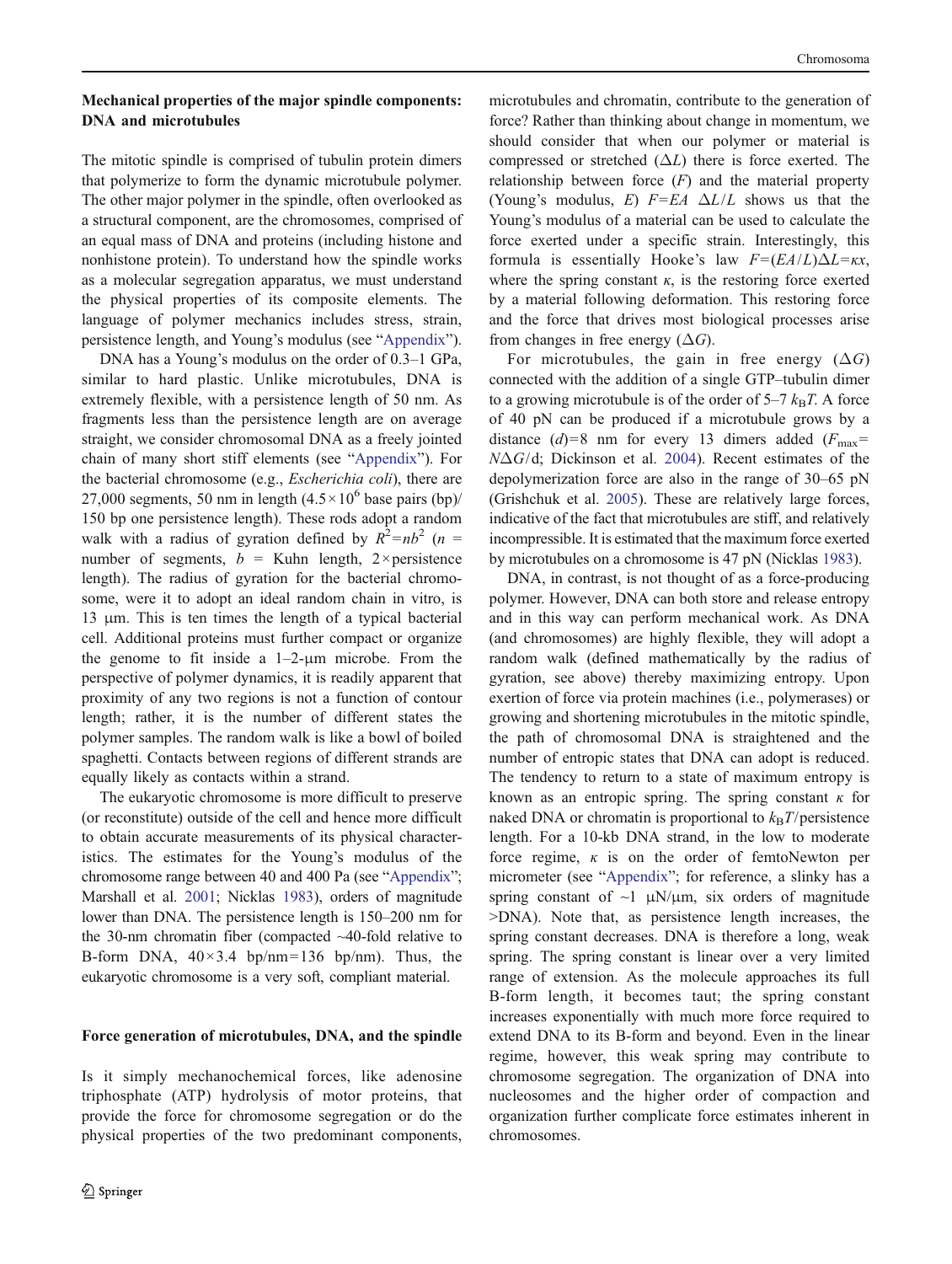The spindle is a molecular machine that does the work of segregating chromosomes. How powerful is this machine and how does it compare to other nanomachines? The performance of a machine over a range of sizes can be compared by power output or volume (Nicklas [1984,](#page-7-0) [1988\)](#page-7-0) (Table [1\)](#page-3-0). This measure includes force and velocity and, by including volume, reveals how concentrated the force generators are. The bacterial flagellum has a power output per volume of  $10^8$  erg s<sup>-1</sup>/cm<sup>3</sup>. Muscle is  $10^6$  erg s<sup>-1</sup>/cm<sup>3</sup> and a eukaryotic flagellum is  $10^5$  erg s<sup>-1</sup>/cm<sup>3</sup>. The grasshopper spindle is 6 erg  $s^{-1}/cm^3$ . The power output of the spindle is five orders of magnitude less than muscle and eight orders of magnitude weaker than the bacteria flagellum. Why is the spindle so weak? What must we consider in understanding the biological role of such a relatively powerless machine? It is apparent that the spindle sacrifices speed for accuracy.

The classic experiments demonstrating the elastic properties of chromosome were micromanipulation experiments of R.B. Nicklas on grasshopper chromosomes (Nicklas [1963,](#page-7-0) [1965\)](#page-7-0). The maximum amount of force the spindle can generate was determined by the amount of external force required to stop chromosome movement. This number is 700 pN (Jannink et al. [1996](#page-7-0); Nicklas [1983](#page-7-0)). The 15 microtubules per chromosome tells us that each microtubule can exert 47 pN of force (Jannink et al. [1996](#page-7-0); Nicklas [1983\)](#page-7-0). How much force is actually required to segregate a chromosome? To calculate this, one needs to estimate the drag force,  $f_{drag}$ =viscosity×shape×velocity (Stokes' law). The force for chromosome segregation of a large Melanoplus chromosome is on the order of 0.2–0.5 pN (Nicklas [1965\)](#page-7-0), much smaller than  $F_{\text{max}}$  (Jannink et al. [1996;](#page-7-0) Nicklas [1983\)](#page-7-0). The large forces that are capable of being generated might be relevant in metaphase, when the major effort is to measure tension between sister chromatids. Stretching the tension sensors for the spindle checkpoint, which includes strain in protein bonds, may require larger forces than that needed for segregation in anaphase. Twenty-five ATP molecules are enough to supply the energy to move a large Melanoplus bivalent chromosome 20 μm (Nicklas [1965\)](#page-7-0). The force to move chromosomes may be smaller than the force to stretch or strain covalent bonds in the protein sensors.

# Tensional integrity: the balance between tension and compression

Tension and compression are the key forces involved in building a stable structure. Tension elements resist pulling, while compression elements resist pushing. Mitotic spindles require strong tension elements in order to resist the pulling forces used in orienting the spindle with respect to cortical cues as well as compression to resist collapse from forces

directed inward bringing sister kinetochores and/or spindle poles together. As spindles vary in size throughout phylogeny, an important consideration in functional comparisons will be to understand how compression and tension elements scale with size. Structures that experience tensile loads face different scaling rules than that of those facing compressive loads. A taller column is more prone to breakage than a shorter one, all other dimensions being equal, while the force to break a rope is independent of the length of the rope.

Microtubules are stiff, hard polymers and are excellent in resisting compression (Gittes et al. [1993](#page-7-0)). What is the tension structure in the spindle? Tension is the reaction force applied by the structure when it is pulled. One source of tension element in the spindle is the kinetochore. The kinetochore is the DNA–protein complex that is built at the centromere and is comprised of over 60 proteins, many of which change conformation as a function of attachment and pulling by microtubules, and generate an opposing tension force in their attempt to return to their unstretched state. A second source of tension structure may be chromatin DNA in the pericentric region. DNA is highly compacted in chromatin, is highly extensible, and, as discussed above, is a spring that will return to a state of maximal entropy.

One typically thinks about DNA in the context of mitosis as the site for kinetochore assembly. However, chromatin is very compliant (large  $\Delta L$ ) and likely to be the tension-bearing polymer in the mitotic spindle. As discussed above, naked DNA behaves as an entropic spring. A tension element by definition has a restoring force when a structure is pulled. While individual strands of DNA may be quite weak springs, the spring constant of parallel arrays of springs is the sum of the individual spring constants (parallel  $K_{sum} = K_1 + K_2 + \ldots + K_n$ ; series  $K_{sum} = K_1 \times K_2 \times \ldots \times K_n/K_1 + K_2 + \ldots + K_n$ . Let us now consider that, for each microtubule binding site within a kinetochore, there is a DNA strand under tension. For a mammalian kinetochore with approximately 30 microtubule binding sites, our tension spring constant is now the sum of 30 DNA strands. This spring is surely strong enough to be a restoring force. Sister kinetochores "spring back" from a distance of separation of 2 μm under tension to  $\sim$ 1-μm rest length (Waters et al. [1996](#page-7-0)). This oscillation between sister kinetochores illustrates the intrinsic restorative force at the pericentric region.

#### DNA as a structural component of the spindle

The contribution of DNA to spindle structure and function has been restricted to the role of centromere DNA in specifying deposition of kinetochore protein binding. Does pericentric chromatin buffer genes on chromosome arms from the pulling forces at the kinetochore or centromere?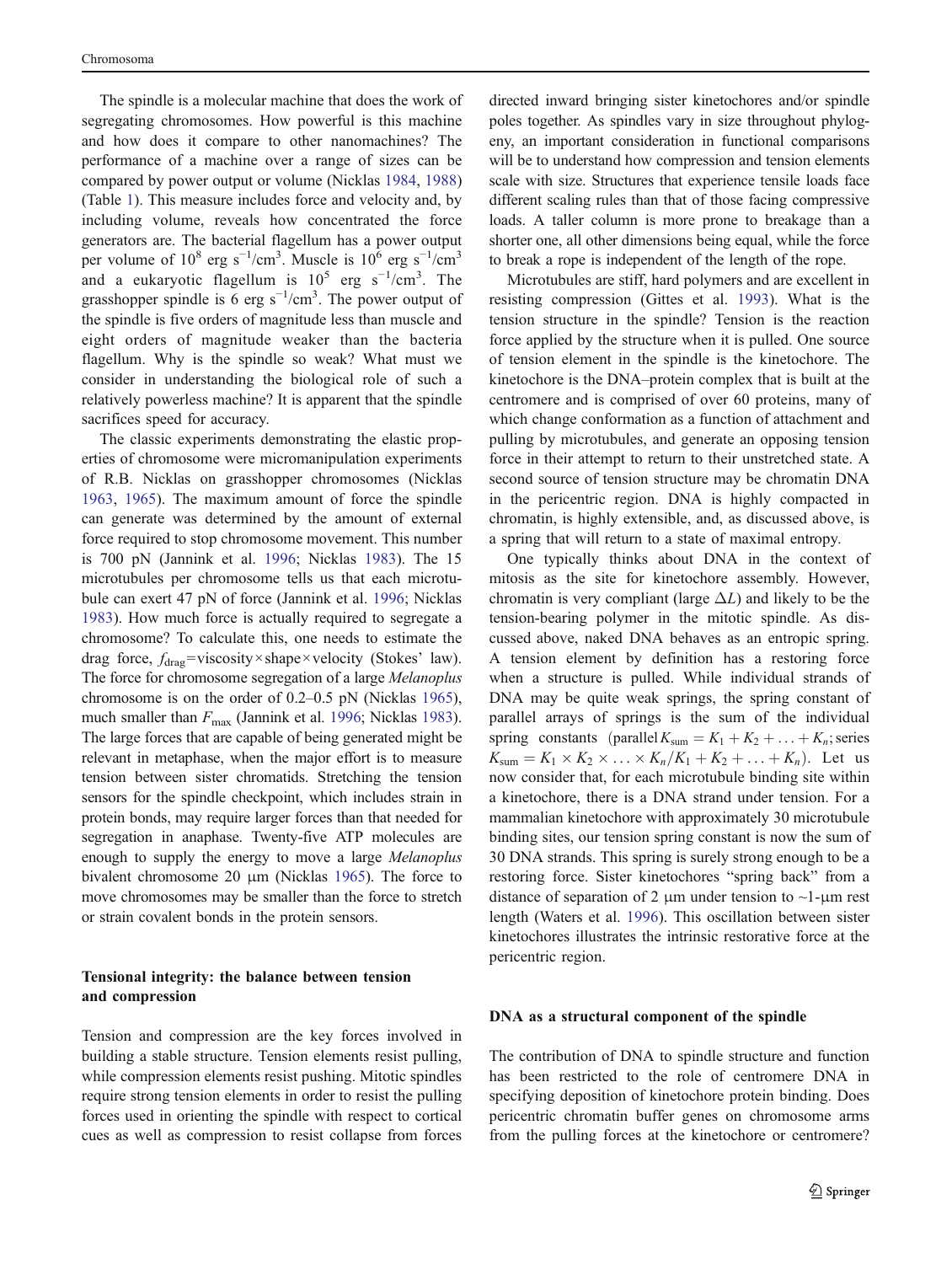<span id="page-3-0"></span>Does pericentric chromatin provide a mechanical linkage (e.g., shock absorber) that helps prevent chromosome breakage in mitosis? Is pericentric chromatin organized into parallel arrays of springs that contribute to the mechanical properties of chromatin? If we knew the path of DNA at the kinetochore–microtubule interface, we might be able to distinguish between these and other possibilities. Recent studies have indicated that DNA may be mechanically linked to mitotic pulling forces (Baumann et al. [2007\)](#page-6-0). It has been proposed that pericentric chromatin is organized into an intramolecular loop, bringing sister chromatids together in the vicinity of the centromere in the budding yeast Saccharomyces cerevisiae (Bloom et al. [2006\)](#page-6-0).

From a structural perspective, the simple budding yeast spindle with its complete genomic sequence including the centromeres is an excellent model from which to calculate the contribution of microtubules and structural DNA to spindle function. There are 16 kinetochore microtubules, on average 0.35 μm in length in the half spindle, and four interpolar microtubules  $\sim$ 1  $\mu$ m in length from each spindle pole. This yields  $\sim$ 20  $\mu$ m of microtubule polymer in the spindle. At 8 nm per tubulin dimer, 13 protofilaments per microtubule, 110 kDa per dimer= $3.25 \times 10^6$  kDa of tubulin polymerized in the spindle. If we assume that pericentric chromatin adopts a loop configuration as proposed by Bloom et al. ([2006\)](#page-6-0), we calculate for 16 chromosomes, 20 kb per sister chromatid $\times$ 2 sister chromatids=640 kb DNA. This is roughly 4.5% of the genome  $(6.4 \times 10^5/1.4 \times$  $10^7 = 3.2\%$  of the genome) or 640 kb×660 Da/bp=0.4×  $10<sup>6</sup>$  kDa, assuming an equal weight of histone yields a chromatin mass of  $0.8 \times 10^6$  kDa. This structural consideration predicts that pericentric chromatin constitutes roughly one fifth the mass of the segregation apparatus  $(0.8 \times$  $10^6$  kDa/0.8+3.25×10<sup>6</sup> kDa), a significant fraction relative to spindle microtubules (see Fig. 1).

The concept that the minimal sequences required for chromosome segregation is not simply the centromere as the binding site for kinetochore protein but comprises structural pericentric chromatin may help explain a longstanding paradox in centromere evolution. Centromeres in



Fig. 1 Proposed view of DNA strands as tension elements in the budding yeast mitotic spindle. Dark green—interpolar microtubules, light green—kinetochore microtubules, orange and red—DNA strands representing intramolecular loops of DNA

budding yeast are small (125 bp) compared to other fungi (30–40 kb, Schizosaccharomyces pombe) and mammalian cells (~5 Mb). In contrast, the number of microtubules or chromosome is one in budding yeast, two to three in fission yeast and 25–30 in mammalian cells. Why such a large disparity in centromere DNA content and not in microtubule number? This range of DNA sequences specifying kinetochore formation has led to the classification of point vs. regional centromeres (Pluta et al. [1995\)](#page-7-0). If one considers that the centromere is comprised of the site for kinetochore protein binding as well as pericentric flanking DNA, we see that the ratio of pericentric DNA or microtubule may indeed scale throughout phylogeny (see Table [2\)](#page-5-0). The centromere region of chromosomes may be much more conserved than what an initial inspection reveals.

## Linking tension and compression elements: the kinetochore

The kinetochore is the multiprotein complex that provides the physical linkage between chromosomes and microtubules. The kinetochore is built at the centromere of eukaryotic chromosomes and links the chromosomes to dynamic microtubule plus-ends. While there is a great deal of information regarding the mechanism of plus-end attachment and the role of subcomplexes within the kinetochore, there is very little known about the structural linkage to DNA beyond the basic centromere-specific nucleosome. A recent study to determine the number of kinetochore proteins helps us

Table 1 Specific power output (erg  $s^{-1}/cm^3$ )

| Source                                              | Power output      |
|-----------------------------------------------------|-------------------|
| Gas turbine engine <sup>a</sup>                     | $8 \times 10^{7}$ |
| Race car engine <sup>a</sup>                        | $2 \times 10^7$   |
| Passenger car engine <sup>a</sup>                   | $3 \times 10^6$   |
| Flagellum <sup>a</sup>                              | $3 \times 10^5$   |
| Striated muscle <sup>a</sup>                        | $2 \times 10^6$   |
| Cytokinetic furrow <sup>a</sup>                     | $3 \times 10^2$   |
| Spindle motor (grasshopper)/chromosome <sup>a</sup> | 6                 |
| Spindle motor (yeast)/16 chromosomes <sup>b</sup>   |                   |

<sup>a</sup> Nicklas [\(1984](#page-7-0), [1988](#page-7-0)) bCalculation for power output for yeast spindle: force×velocity/volume, F (force= $ma = g \text{ cm/s}^{-2}$ )×velocity=g cm<sup>2</sup>/s<sup>-3</sup>. This converts to dyne cm/s= erg/s. Force in spindle = 10 pN (Fisher and Bloom, unpublished). Velocity of chromosome to pole movement 0.3  $\mu$ m/min = 0.0053  $\mu$ m/s = 5.3  $\times$  $10^{-7}$  cm/s (Pearson et al. [2001](#page-7-0)); 10 pN= $10^{-6}$  dyne. Thus,  $10^{-6}$  dyne  $\times 5.3 \times 10^{-7}$  cm/s = 5.3  $\times 10^{-13}$  dyne cm/s = erg/s. Volume of spindle 250 nm in diameter×1,500 nm in height (O'Toole et al. [1999](#page-7-0));  $(125 \text{ nm}^2 \times 3.14 \times 1,500 \text{ nm}) = 7.4 \times 10^{-14} \text{ cm}^3$ . D y n e cms<sup>-1</sup>/cm<sup>3</sup> = 5.3 × 10<sup>-13</sup> dyne cm/s/7.4 × 10<sup>-14</sup> cm<sup>3</sup> = 7 erg s/cm<sup>3</sup>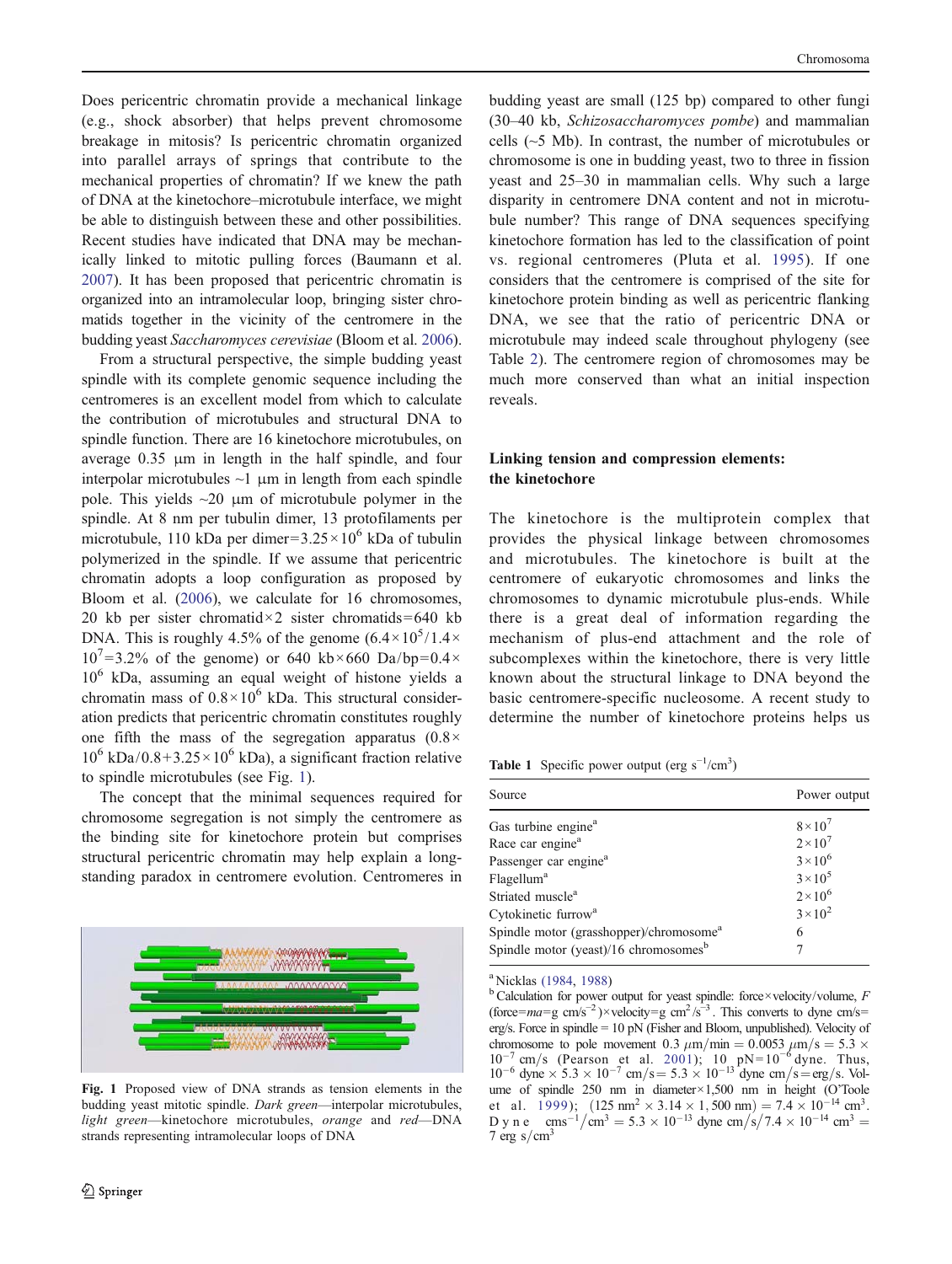understand the molecular architecture of the yeast kinetochore (Joglekar et al. [2006](#page-7-0)). Microtubule-proximal components might be arranged cylindrically around the microtubule plus-end (Fig. 2), in a fashion that allows access of tubulin to the growing microtubule plus-end. Extending toward the DNA is more speculative; however, the number of protein components decreases. A cylinder that extends from the microtubule to the centromere DNA is the simplest geometry consistent with the protein counts. Interestingly, if the DNA adopts an intramolecular loop, the diameter of two nucleosomal structures will be 23 nm. Considering that the microtubule is 25 nm, one might imagine the kinetochore sleeve as a cylindrical array that connects these two polymers. CBF3 kinks the centromere DNA at the site of Cse4 deposition (Pietrasanta et al. [1999\)](#page-7-0) and may bring the centromere-specific histone H3 variant (Cse4) quite close to the microtubule plus-end (Fig. 2).

# The role of entropy and/or elasticity in chromosome segregation

Once kinetochores have moved to the spindle poles, there is still 95% of the genome to be segregated. How does this work? Chromosomes could be very sticky, and upon segregating a piece of the chromosome, i.e., the centromere, the remaining arms are passively distributed. Alternatively, just a small bit of the chromosome is actively segregated, and the remainder of the DNA works its way to the pole in a random walk. When two polymers are brought together in a confined space in close proximity, they lose some of their entropy (Jun and Mulder [2006\)](#page-7-0). Jun and Mulder have proposed that entropy-driven global movement of the bacterial chromosome contributes to the mechanism of chromosome segregation in bacterial cells. The random



Fig. 2 A schematic representation of the interface between kinetochore microtubule, kinetochore, and centromere DNA. The microtubule (green polymer, left) is nucleated from the spindle pole body (black rod). Chromatin DNA is depicted as a red line wrapped around histone proteins (turquoise). At the centromere (125 bp in budding yeast), there is a unique set of histone proteins Cse4 (Meluh et al. [1998](#page-7-0)) and scm3 (Camahort et al. [2007;](#page-7-0) Mizuguchi et al. [2007](#page-7-0); Stoler et al. [2007](#page-7-0)) depicted in yellow. If the DNA adopts an intramolecular loop, the dimension of a loop of nucleosomal chromatin DNA is approximately  $2 \times 11.5$  nm = 23 nm. The diameter of the microtubule is 25 nm. The kinetochore is depicted as an array of elongated helices based upon the hydrodynamic properties of the isolated proteins (McAinsh et al. [2003](#page-7-0)) and determination of molecular protein counts (Joglekar et al. [2006](#page-7-0))

walk, as defined by the radius of gyration (see above) does not include volume taken up by the chain. The real volume of the chain is only a very small fraction of the volume encompassed by the radius of gyration, equal to  $(4/3)\pi R$ <sup>3</sup>. The molecular volume for DNA can be determined from  $(\pi)(0.001 \text{ }\mu\text{m})^2$ (length). For the *E. coli* genome  $(4 \times 10^6$  bp = 1,320  $\mu$ m), the molecular volume = 0.004 μm<sup>3</sup>. The volume occupied by  $R<sub>g</sub>$  (13 μm) = (4/3) $\pi R<sub>g</sub>$ <sup>3</sup> ~ 10,000 um3 . Only 0.004/10,000 or 0.00004% of the random coil volume is actually occupied. The point is there is ample room for interaction of chains. This interaction takes the form of intramolecular expansion  $(\alpha, R_{\text{flow}} = \alpha R_g)$  as well as intermolecular repulsion  $R_{\text{flow}} = N^{3/55}$ . There is a free energy cost for chains overlapping, and when confined this repulsion between two chains can be very high. A reasonable mechanism for segregating two polymers in a confined space can be made from free energy and polymer behavior (Jun and Mulder [2006\)](#page-7-0). Is this why the nuclear envelop does not break down in fungi? Perhaps there is a need to maintain spatial confinement in situations where forces are small and one relies on entropic mechanisms.

Alternatively, chromatin is elastic due to nucleosome release or assembly. Release of a single nucleosome results in a 65-nm extension (from nucleosomal to B-form DNA). Loss of 20 nucleosomes increases sister centromere separation by 650 nm, a value in range of centromere DNA dynamics in live cells (Pearson et al. [2001](#page-7-0)). Chromatin remodeling complexes found at the centromere (Sharp et al. [2002](#page-7-0)) could function in nucleosome reassembly upon loss (or decrease) of tension. The force required to release wrapped DNA from the nucleosome is approximately 20 pN (Brower-Toland et al. [2002](#page-6-0); Cui and Bustamante [2000\)](#page-7-0), well within the force generated by single microtubule binding. Recent studies in cell extracts indicate that forces as low as 3.5 pN may be able to release nucleosomes (Yan et al. [2006\)](#page-7-0), indicating that much smaller forces may potentiate nucleosome release or reassembly events in vivo. Secondly, the elastic properties of chromatin may result from supercoiling. Chromatin is negatively supercoiled in vivo. It has recently been shown that chromatin becomes overwound when stretched (Gore et al. [2006](#page-7-0)). The superhelicity of small circular plasmids (1.4–2.3 kb) with wild-type and mutant centromeres has been examined (Bloom et al. [1984](#page-6-0)). All similar-sized circular molecules had the same number of topoisomers, leading to the conclusion that the centromere was likely to be wound around a histone core. However, the distribution of topoisomers from plasmids with functional centromeres was altered. The presence of centromere may optimize positioning and/or stability of nearby nucleosomes. Consequently, more negative supercoils (nucleosomes) become stabilized in chromatin regions close to a centromere element. Alternatively, the linking number shift reflects a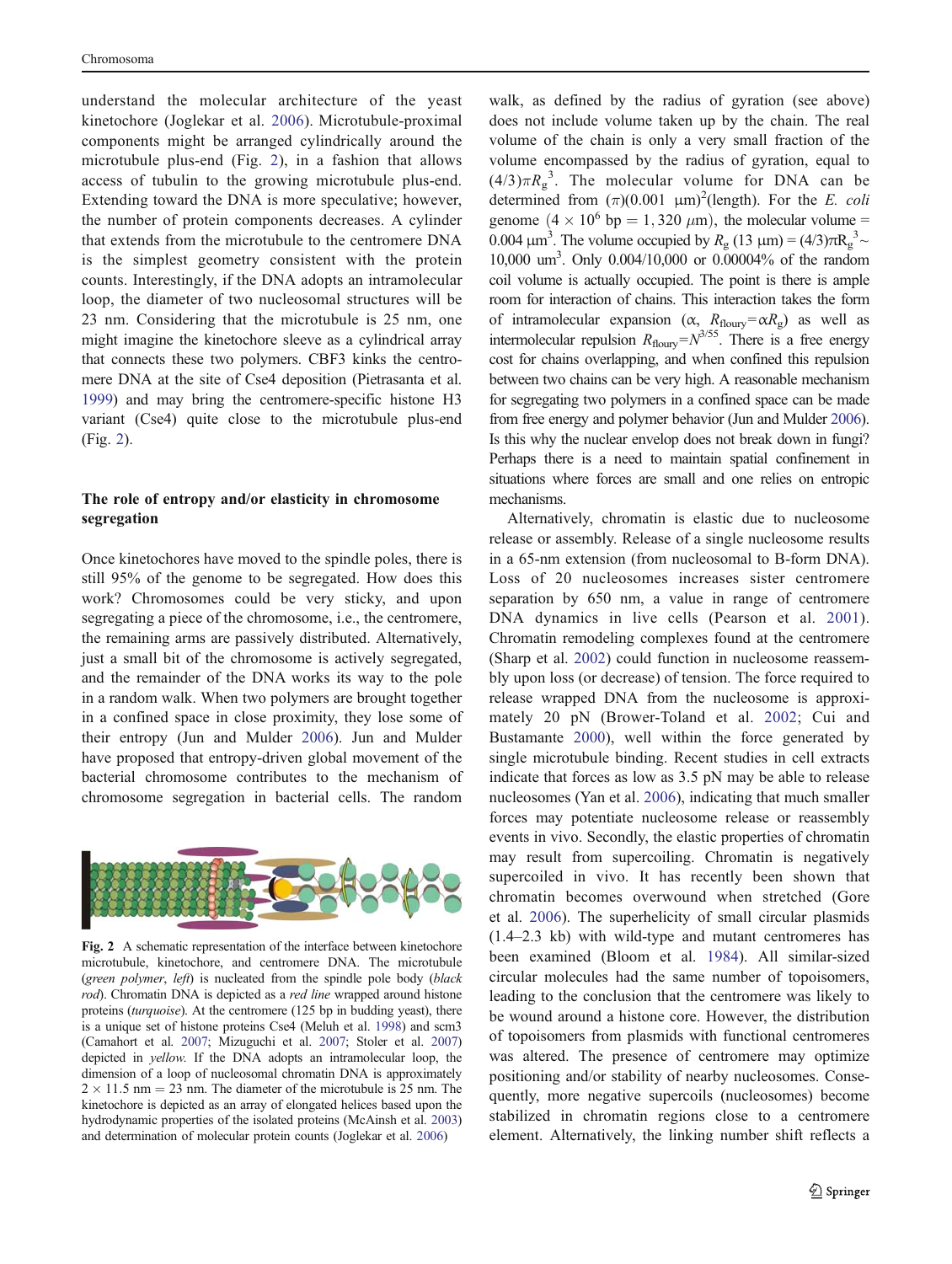<span id="page-5-0"></span>geometric property of the centromere DNA–protein complex or the organization of pericentric chromatin.

## Conclusion

Chromosomes are soft, elastic materials in comparison to stiff, rigid microtubules. Based upon the mechanical properties of DNA, we propose that the segregation apparatus is a composite structure of compliant DNA elements and rigid microtubules. A cylindrical kinetochore sleeve encircles both the microtubule plus-end and the apex of an intramolecular loop of pericentric chromatin. As proposed by Zinkowski and Brinkely (Zinkowski et al. [1991\)](#page-7-0), the mammalian kinetochore is based on a repeat subunit structure. The single microtubule binding site in budding yeast may be the conserved repeat subunit, with the cluster of 16 yeast kinetochores comparable to one mammalian kinetochore. The number of microtubules in a typical mammalian kinetochore is 25–30 (twice the number of yeast kinetochores per genome). The power output for kinetochore spindle fibers of a single Melanoplus chromosome was estimated to be 6 erg s<sup>-1</sup>/cm<sup>3</sup> (Nicklas [1984,](#page-7-0) [1988\)](#page-7-0), comparable to that estimated for kinetochore spindle fibers of the 16 yeast chromosomes, 7 erg s<sup>-1</sup>/cm<sup>3</sup> (Table [1\)](#page-3-0). Sister centromeres are separated by similar distances when under tension  $(\sim 2 \mu m)$ , newt-lung cell (Waters et al. [1996\)](#page-7-0), vs. ~0.8 μm, budding yeast (Pearson et al. [2001\)](#page-7-0)) despite extreme disparity in spindle size. Finally, there is evolutionary precedence for the repeat subunit model for kinetochore function. Indian muntjac kinetochores

Table 2 The centromere DNA–microtubule paradox

| Centromere<br><b>DNA</b>      | Microtubule/ Centromere<br>chromosome DNA/ | microtubule<br>(kb) | pericentric region/ | Structural Centromere<br>DNA (kb) microtubule<br>(kb) |
|-------------------------------|--------------------------------------------|---------------------|---------------------|-------------------------------------------------------|
| Budding yeast 1<br>$0.125$ kb |                                            | 0.125               | 20                  | 20                                                    |
| Fission yeast<br>$30-40$ kb   | $2 - 3$                                    | $15 - 20$           | $30 - 40$           | $15 - 20$                                             |
| Mammalian<br>cell 5,000 kb    | $25 - 30$                                  | $165 - 200$         | 1.000               | $33 - 40$                                             |

The size of the centromere DNA from budding yeast to mammalian cells spans almost six orders of magnitude, from budding yeast (Fitzgerald-Hayes et al. [1982](#page-7-0)) and fission yeast (Baum et al. [1994](#page-6-0)) to mammalian cells (Willard [1990](#page-7-0)). The size of structural pericentric chromatin in budding yeast is based upon the increased concentration of cohesin around centromere (Blat and Kleckner [1999](#page-6-0)) and the organization of pericentric chromatin as proposed by Bloom et al. ([2006\)](#page-6-0). The number of microtubules per kinetochore ranges from one in budding yeast (O'Toole et al. [1999\)](#page-7-0) to two to three in fission yeast (Ding et al. [1993](#page-7-0)) to 25–30 in newt spermatocytes (Hays and Salmon [1990\)](#page-7-0). The centromere region per microtubule is the amount of structural pericentric chromatin per average microtubule number.

 $(2n=6)$  are thought to represent a centromere fusion evolved from the smaller Chinese muntjac progenitor  $(2n=46;$  He and Brinkley [1996\)](#page-7-0). This view of the segregation apparatus as a repeat, composite structure of DNA and microtubules should encourage students of mitosis to consider the role of DNA in mitosis beyond the code.

Acknowledgements I would like to thank Dr. Elaine Yeh, Dr. Jay Fisher, Rachael Bloom, Julian Haase, and Ben Harrison for discussion and critical comments on the manuscript and Julian Haase for artwork.

## Appendix

Explanatory box: life at the nanoscale

Life inside a cell is dominated by viscosity and thermal motion. Weight and inertia, properties familiar in our world as the force of gravity is acting upon us at all times, are hardly relevant. The most important expression for the role of viscous forces at the nanoscale comes from Osborne Reynolds [\(1883](#page-7-0)). Reynolds number  $(F_i/F_v)$  is the expression of inertial force  $(F_i)$  to viscous force  $(F_v)$ . Inertial force, the classical Newtonian physics law of  $F=ma$ , is very small at the cellular level as mass is infinitesimal. At low Reynolds number, viscosity trumps inertia. When a bacterial flagellum ceases to turn, the bacterium coasts less than an angstrom (the width of an H-bond; Purcell [1977\)](#page-7-0). Elastic, viscous, and thermal forces dominate at this scale. The force equation for understanding how cellular materials respond to being pulled or pushed is the elastic modulus of the material  $(E=Young's$  modulus) times the area, force= EA. To solve this equation, we must know the physical properties and the size of the materials in question.

The Young's modulus is the relation of stress to strain. Stress is the distribution of force per unit area  $(F/A)$ ; inset A, below) and is a measure of how a material reacts to external load. Strain is the geometric expression of deformation  $(\Delta L/L)$  of the material. Microtubules and DNA have a Young's modulus of approximately 1–2 GPa, much like hard plastics that have a Young's modulus of 1–2 GPa and in contrast to rubber that is much lower, 1–10 MPa. However, we know by observing microtubules and DNA that these molecules behave very differently in cells. In general, microtubules appear straight or curved, while DNA is highly coiled and compacted. The parameter that characterizes the fluctuation in shape of a flexible filament is its persistence length. Persistence length describes a filament's resistance to thermal force and is the distance over which the correlation of the direction of the two ends of a polymer is lost (see inset B below). Fragments shorter than the persistence length of a material are most likely to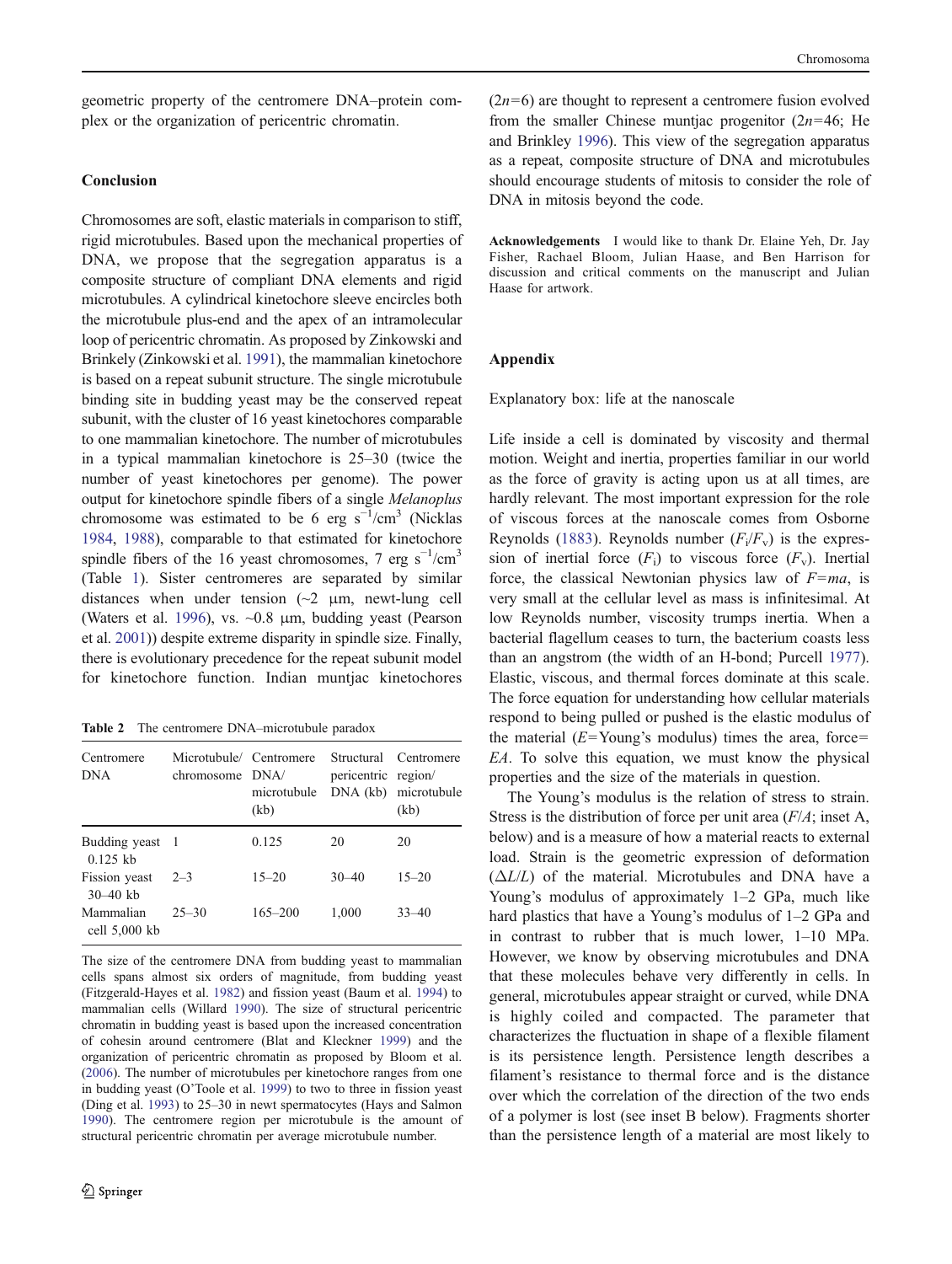<span id="page-6-0"></span>be linear, while fragments longer than the persistence length are disordered (inset B, below). Microtubules have a persistence length on the order of 5–10 mm (Howard [2001\)](#page-7-0), while DNA has a persistence length of 50 nm. Consider the consequences of microtubule polymers with persistence length in millimeters, while cellular dimensions are on the order of micrometers. One quickly realizes that microtubule-based motors likely influence the mechanical deformation state of the polymers to which they bind. Likewise, histone proteins significantly influence the trajectory of DNA (with a persistence length of 50  $nm=-150$  bp at 0.33 nm/bp) as DNA of one persistence length wraps one and a half times around a histone octamer. Histones (and other chromosomal proteins) dramatically alter the material properties of the chromosome, as noted in the large decrease in Young's modulus relative to DNA (see Table 3).

Persistence length  $(L_p)$  is related to the Young's modulus (E) in the following way,  $L_p = EI/k_B T$ , where  $I =$  second moment of area,  $k_B$  = Boltzmann constant, and  $T =$  room temperature (Kelvin). I is a measure of a material's resistance to bending,  $k_BT$  is the relevant energy scale for all molecular interactions inside a cell (at room temperature,  $k_B T=4.1$  pN nm). As a material's flexural rigidity increases (EI), the longer the distance before thermally induced bending  $(L_p)$  becomes large.

For a molecule like DNA, where the persistence length is very short relative to the length of an average chromosome (in yeast, the average chromosome is  $1 \times 10^7/16 = \sim 0.2$  mm; hence,  $L>>L_p$ , there are important mechanical consequences. Namely, DNA behaves as an entropic spring. The short rigid domains, being linked via flexible joints, will adopt a state of greatest disorder (entropy), as illustrated in inset B (below). From Hooke's law, we know that  $F=xx$ ,  $\kappa =$  spring constant (Newton/meter),  $x =$  change in distance. For small forces,  $F = 3k_B Tx/n(2L_p)^2$ . The spring constant of this freely jointed chain is equal to  $3k_BT/n(2L_p)^2$  (*n* = number of segments). For DNA length 10 kb, the spring constant  $=$ 0.036 fN/nm, small indeed. As force is applied to DNA, there is a corresponding decrease in the number of states of disorder, hence a decrease in entropy. In the absence of force, the chain will return to a state of highest disorder. This freely jointed chain has a number of mechanical properties in common with

Table 3 Elastic modulus and persistence length of the major structural elements in the mitotic spindle

|             | $L_p$           | E                 |
|-------------|-----------------|-------------------|
| <b>DNA</b>  | $50 \text{ nm}$ | 1 GPa             |
| Chromosome  | $180$ nm        | $0.4 \text{ MPa}$ |
| Microtubule | $6 \text{ mm}$  | 2 GPa             |
| Rubber      |                 | 1 MPa             |
| Plastic     |                 | $2.4$ GPa         |

rubber-like materials, namely, that as temperature increases, the spring constant increases and the chains tend to shorten. A demonstration of an entropic spring can be found at the Department of Materials Science and Metallurgy [\(http://www.](http://www.doitpoms.ac.uk/tlplib/stiffness-of-rubber/index.php) [doitpoms.ac.uk/tlplib/stiffness-of-rubber/index.php\)](http://www.doitpoms.ac.uk/tlplib/stiffness-of-rubber/index.php).

Explanatory inset 1: polymer physics



#### **B.** Persistence length



#### References

- Baum M, Ngan VK, Clarke L (1994) The centromeric K-type repeat and the central core are together sufficient to establish a functional Schizosaccharomyces pombe centromere. Mol Biol Cell 5:747–761
- Baumann C, Korner R, Hofmann K, Nigg EA (2007) PICH, a centromere-associated SNF2 family ATPase, is regulated by Plk1 and required for the spindle checkpoint. Cell 128:101–114
- Blat Y, Kleckner N (1999) Cohesins bind to preferential sites along yeast chromosome III, with differential regulation along arms versus the centric region. Cell 98:249–259
- Bloom K, Amaya E, Yeh E (1984) Centromeric DNA structure in yeast. In: Borsey GG, Cleveland DW, Murphy DB (eds) Molecular biology of the cytoskeleton. Cold Spring Harbor Laboratory, New York, pp 175–184
- Bloom K, Sharma S, Dokholyan NV (2006) The path of DNA in the kinetochore. Curr Biol 16:R276–R278
- Brower-Toland BD, Smith CL, Yeh RC, Lis JT, Peterson CL, Wang MD (2002) Mechanical disruption of individual nucleosomes reveals a reversible multistage release of DNA. Proc Natl Acad Sci USA 99:1960–1965